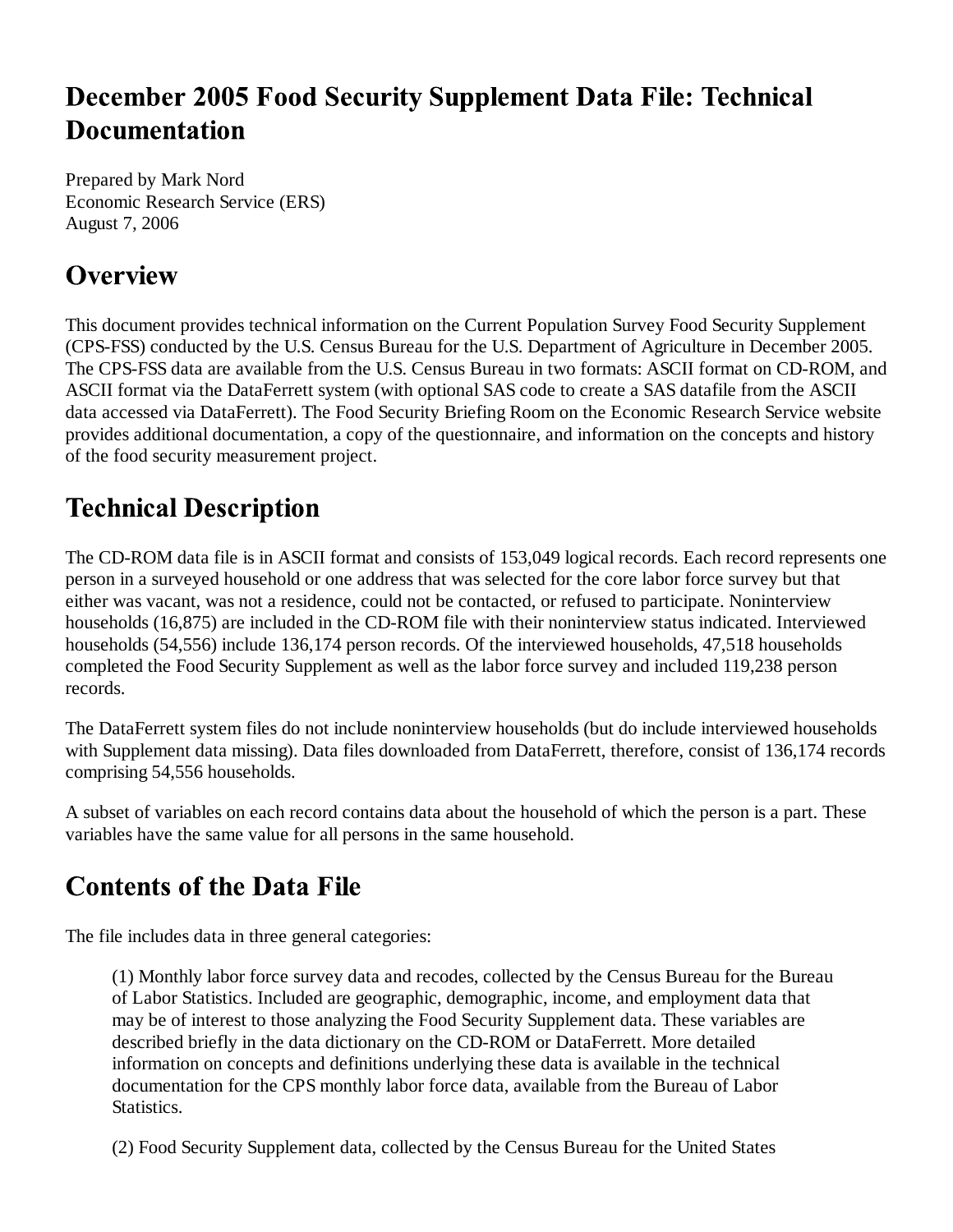Department of Agriculture. These data consist of answers by household respondents to questions about household food expenditures, use of food assistance programs, and experiences and behaviors related to food security. All of the Food Security Supplement data are household-level data.

(3) Food security status and scale variables calculated from the Food Security Supplement data by the Economic Research Service of the U.S. Department of Agriculture. These household-level variables (HRFS12CX-HRFS30DE) are described in detail later in this document.

(4) Weighting variables calculated by the Census Bureau as the number of persons or households represented by each person or household in the sample. Separate weights are calculated for the Food Security Supplement and the core CPS. Selection of appropriate weights for statistical estimation is described later in this document.

### **Contents of the Food Security Supplement Questionnaire**

A copy of the Food Security supplement questionnaire is available on the ERS website (address at end of this document) and on the public-use data file CD-ROM available from the Census Bureau. Variable names in the data dictionary generally consist of the prefix HE (household variable, edited) followed by the question number from the questionnaire. The major sections are as follows:

(1) Food Spending (HES1A-HES8)

(2) Minimum Food Spending Needed (HES8B-HES8D)

(3) Food Assistance Program Participation (HES9-HESP9)

(4) Food Sufficiency and Food Security (HESS1-HESSHM5). This section includes the 18 food security questions that are used to calculate the 12-month Food Security Scales as well as follow-up questions that are used to calculate the 30-day food security scales.

(5) Ways of Avoiding or Ameliorating Food Deprivation—Coping Strategies (HESC1-HESCM4)

#### **Changes from Previous Years' Food Security Supplements**

In 2002-04 the food security questionnaire included a split-ballot test (in month-in-sample) of 30-day follow-up questions to the first six food security scale questions—SSM2, SSM3, SSM4, SSM5, SSM6, and SHM1. In 2005, these questions were extended to all supplement households so that both 30-day and 12-month data are collected for all 18 food security scale questions. New 30-day household food security scales based on these data have been added to the data files.

Additional variables in the core CPS data identify persons displaced by Hurricane Katrina. The questions were asked of CPS households throughout the country, since some evacuees relocated far from the stormaffected areas. Brief descriptions of the "Katrina" variables are provided in the data dictionaries, and more detailed information is available from the Census Bureau website.

Two recent changes in the core (monthly labor force) CPS data affect variables that may be used in food security analyses. Beginning in 2003, the variable indicating the race of individuals in the core CPS demographic data includes multiple-race categories; the name of the variable is PTDTRACE. Beginning in 2004, metropolitan statistical area residence was reported based on the 2003 OMB delineations. The changes reflect not only population and commuting data from the 2000 census, but also new standards for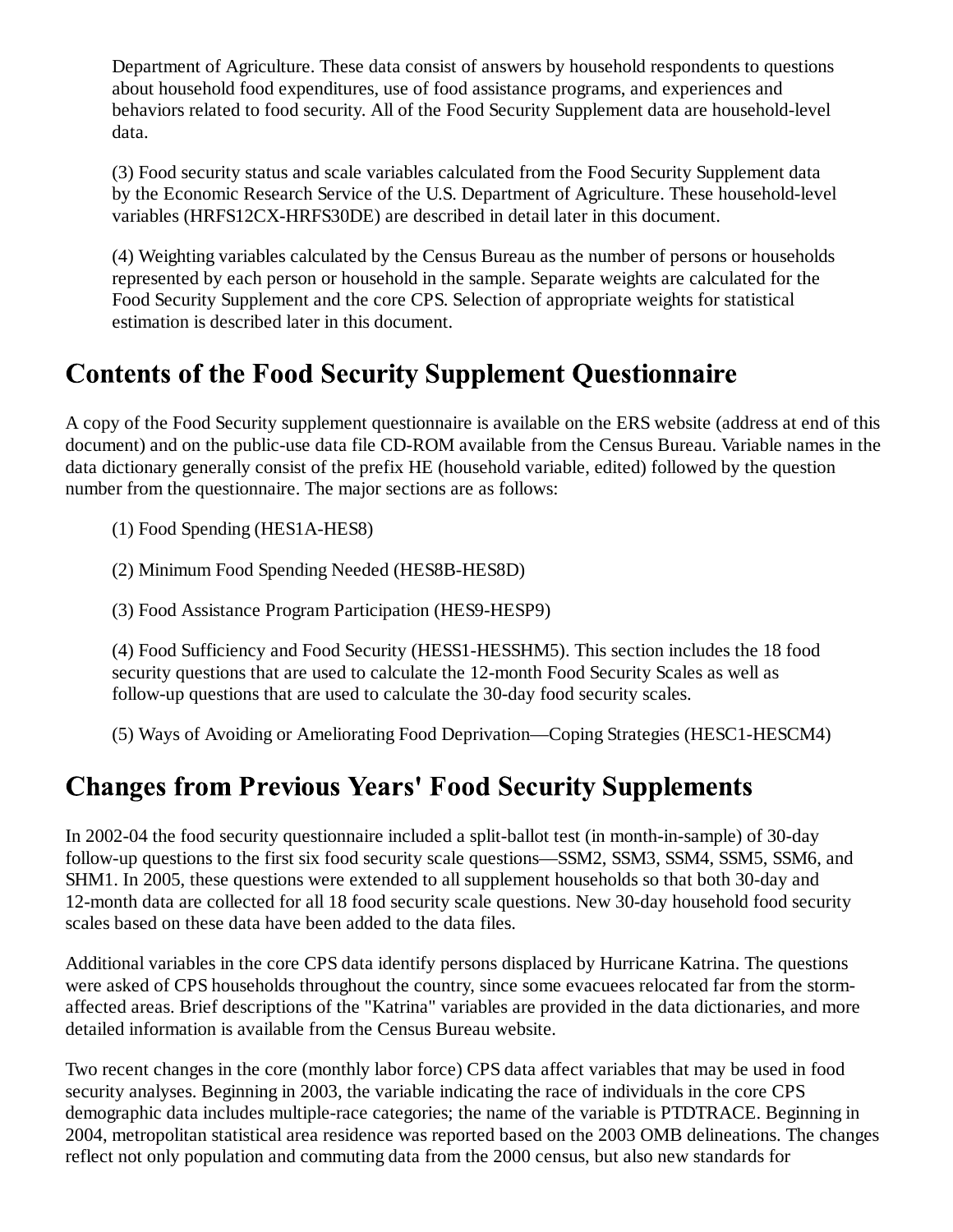metropolitan area classification. Statistics by metropolitan area residence status in 2004 and 2005 are not precisely comparable with those for 2003 and earlier years. Further information on the new metropolitan statistical area standards is available on the Census website.

# **Screening of the Food Security Supplement**

The Food Security Supplement includes several screens to reduce respondent burden and to avoid asking questions that may seem inappropriate to respondents given other information they have provided in the survey. The screener variables use information from the monthly labor force core data as well as from the Food Security Supplement. Households with incomes above 185 percent of the poverty threshold (HRPOOR=2, approximated from HUFAMINC and HRNUMHOU) that responded "no" to HES9 were not asked the questions on participation in food assistance programs. Households with income above 185 percent of poverty that registered no indication of food stress on HES9 or HESS1 were not asked the rest of the questions in the "Food Sufficiency and Food Security" section or those in the "Ways of Avoiding or Ameliorating Food Deprivation" section.

There were also two "internal" screeners in the main food security section (the questions that are used to calculate the Household Food Security Scale). This series of questions is divided into three blocks. After each of the first two blocks, households that registered no indication of food stress in the preceding block are skipped over the rest of the "Food Sufficiency and Food Security" section. The variable HRFS12MS indicates the screening status of each household on the food security scale questions. It indicates whether the household was screened out at the initial screen (before the first of the 18 scale questions), or was screened out after the first or second blocks of questions, or was not screened out and was asked all questions. Households that were screened out at the initial screen are assumed to be highly food secure (raw score imputed as zero). However, if they were screened out at the initial screen without having given a valid response to either screening question, or if they were screened out after the first or second block without having given a valid response to any of the questions in the scale, HRFS12MS is coded "Missing" (-5). The food security scale and status variables for these households are coded as "No Response" (-9), except that the Children's Food Security Scale variables are coded as "Not in Universe" (-1) if there were no children in the household.

The screening rules that determine whether a household was asked the questions in the food security scale varied somewhat during the first four years of fielding the Food Security Supplement (1995-98). These different screening procedures affected the estimated prevalence of food security differently in each year. From 1998-2005, screening procedures have remained unchanged and prevalence rates are directly comparable. The variable HRFS12CX indicates screening status under the "common screen" that allows comparisons of food security prevalence rates across all years since data were first collected in 1995. To compare 2005 prevalence rates to those for 1995, 1996, or 1997, users will need to edit the food security status variable of interest to "high food security" (raw score=0) for households that would have been screened out under the common screen (HRFS12CX=1). Comparison can then be made to variables in the common screen series (HRFS12C1, -C2, -C3, and -C4) in any earlier year's data.

Screeners also were applied based on whether the household included any children, so that households without children were not asked questions that refer specifically to children. For this purpose, persons 17 or younger are classified as children except those who are household reference persons or spouses of household reference persons (PERRP=1, 2, or 3).

# **Food Security Status and Scale Variables**

The main purpose of the Food Security Supplement is to provide information about the food security of the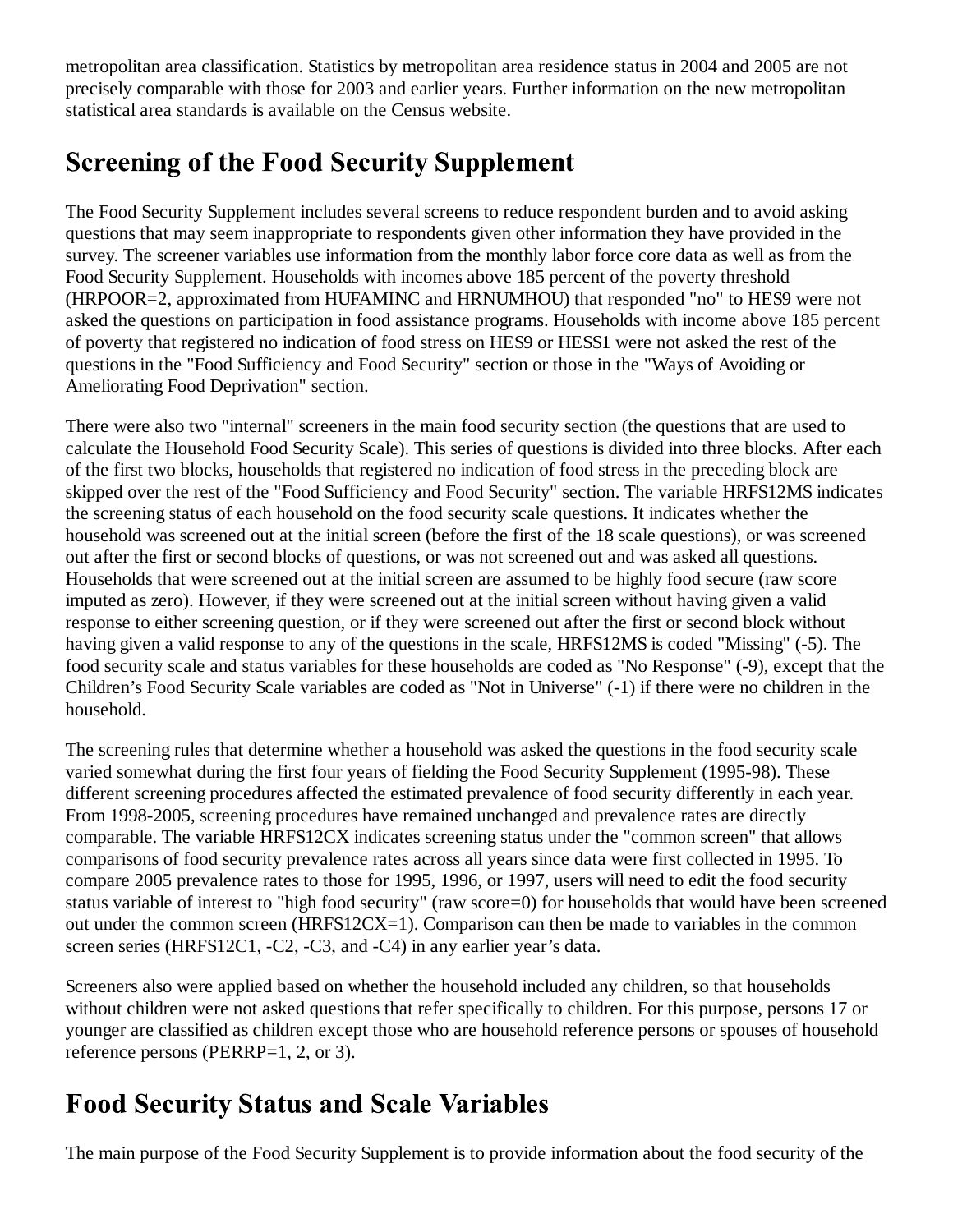Nation's households. Six series of variables are provided for this purpose. The first three series indicate the food security of households, children in households, and adults in households during the 12 months prior to the survey. The remaining three series indicated the food security of households, children in households, and adults in households during the 30 days prior to the survey. Each series includes one (or two in some series) categorical food security status variables, a raw score variable, and a scale score variable.

A number of changes have been made in the food security status and scale variables in the December 2005 data. An overview of the changes is provided first, followed by a description of each variable.

- The 12-month "common screen" food security status variables (HRFS12C1, -C2, -C3, and -C4) have been dropped. These variables are only needed for comparisons with data collected in 1995, 1996, and 1997. They can be calculated from the corresponding variables in the HRFS12M1-M4 series using information from the HRFS12CX variable (described earlier).
- HRFS12M2 has been dropped. This variable subdivided the category now labeled as "very low food security." It was originally intended to identify households with very low food security among children and/or very severe food insecurity among adults. USDA found that the variable did not perform well and has not used it for monitoring purposes since the original 1995 report. The children's food security scale has replaced it as a measure for identifying very low food security among children. The variable HRFS12MD, which replaces HRFS12M2 in the series differentiates households with high food security (those that reported no food-insecure conditions) from those with marginal food security (those that reported 1 or 2 food-insecure conditions). Both are classified as food secure on HRFS12M1.
- The 12-month children's food security status variable HRFS12M5 has been replaced with HRFS12MC, which identifies the additional category "Low food security among children," which was not identified prior to this year.
- A series of variables indicating the 12-month food security status of adults in the household has been added (HRFS12M8, -M9, and -ME). These measures are calculated by applying to all households the standard methods normally applied to households with no children.
- Improved measures of food security during the 30 days prior to the food security survey have replaced the 30-day measures available in previous years. The addition of the 30-day-referenced follow-up questions SSM2, SSM3, SSM4, SSM5, SSM6, and SHM1 support the calculation of 30-day measures that include equivalent items to all those in the 12-month measures. These measures, therefore, cover the full range of food insecurity measured by the 12-month measures. The previous 30-day household variables HRFS30M1, -M2, and -M3 have been dropped. Three sets of variables have been added to indicate the 30-day food security status of households, based on a combination of adult and child items (HRFS30D1, -D2, -D3, and -D4); children in the household (HRFS30D5, -D6, and -D7), and adults in the household (HRFS30D8, -D9, and -DE). These three series identify the same ranges of severity as the corresponding HRFS12xx variables.
- New labels for ranges of severity of food insecurity are introduced with the 2005 data. The labels "low food security" and "very low food security" have replaced "food insecurity without hunger" and "food insecurity with hunger," respectively. USDA made these changes in response to recommendations by an expert panel convened by the Committee on National Statistics (CNSTAT) of the National Academies. The subcategories "high food security" and "marginal food security" were introduced to differentiate food secure households that reported no indicators of food insecurity from those that reported at least one such indicator. See the Food Security Briefing Room on the Economic Research Service Web site (URL address at the end of this document) for further information on the CNSTAT review and recommendations.

The food security status variables are as follows:

#### *Household Food Security Scale, 12-Month Reference Period*

HRFS12M1 is a categorical variable that classifies households in three categories: food secure, low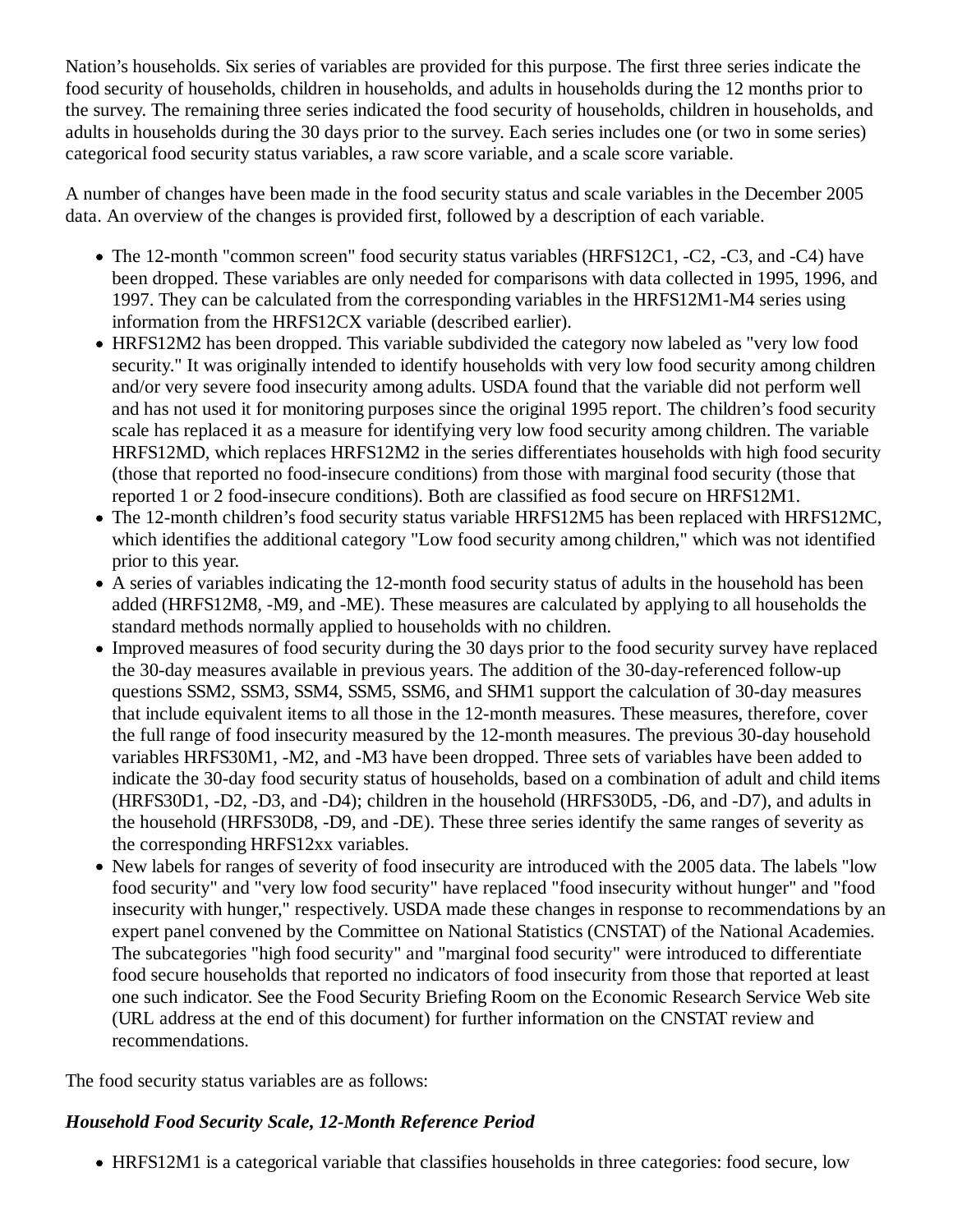food security, and very low food security. Users may combine the latter two categories as food insecure. Although the labels for these ranges are new, the method of classification is unchanged from 2004 and earlier years.

- HRFS12MD is the same as HRFS12M1 except that the food-secure category is subdivided to differentiate households that reported no food-insecure conditions (high food security) from those that reported one or two food-insecure conditions (marginal food security).
- HRFS12M3 is the raw score—a count of the number of questions in the 12-month Household Food Security Scale that were affirmed by the household respondent.
- HRFS12M4 is the scale score, a continuous score based on fitting the data to a single parameter Rasch model using item calibrations calculated from the 1998 data. Computed values range from about 1 to 14. Scale scores for households that affirmed no items cannot be calculated within the Rasch model. These households are food secure, but the degree of their food security is not known and may vary widely from household to household. They are assigned scale scores of 6 to remind users that they require special handling in analyses that assume linearity of the scale scores.

*Children's Food Security Scale, 12-Month Reference Period.* A set of food security variables indicating the food security of children in the household is calculated from responses to the 8 questions in the scale that ask specifically about food conditions among the children.

- HRFS12MC is a categorical variable that classifies households in three categories based on the food security of children in the household: food secure, low food security, and very low food security. Note that the coding of this variable differs from that of HRFS12M5 in previous years. HRFS12MC differentiates households with low food security among children (raw score 2, 3, and 4) from households in which children were food secure (raw score 0 and 1). The category very low food security among children in the 2005 data (HRFS12MC=3) is exactly equivalent to the category food insecure with hunger among children (HRFS12M5=2) in earlier years.
- HRFS12M6 is the raw score on the 12-month child-referenced items.
- HRFS12M7 is the Rasch model-based scale score on the Children's Food Security Scale.

*Adult Food Security Scale, 12-Month Reference Period.* A set of food security status variables indicating the level of food security among adults in the household is calculated from responses to the 10 questions in the scale that ask specifically about food conditions among adults in the household, and of the household in general. This variable provides a more nearly comparable measure of food security between households with and without children, or among households with children in different age ranges than does the Household Food Security Scale (the HRFS12M1—M4 series).

- HRFS12M8 is a categorical variable based on the scale score (HRFS12ME) that classifies households in four categories of food security among adults: High, marginal, low, and very low. Users may combine the first two categories as indicating food security among adults and the latter two as indicating food insecurity among adults.
- HRFS12M9 is the raw score on the 12-month adult- and household-referenced items.
- HRFS12ME is the Rasch-model-based scale score on the Adult Food Security Scale.

*Household Food Security Scale, 30-Day Reference Period.* HRFS30D1, -D2, -D3 and -D4 correspond to HRFS12M1, -MD, -M3, and -M4, except that they are based on food security conditions during the 30-day period prior to the food security survey rather than the 12-month period. *Note: these variables are not comparable with the 30-day food security variables in previous years' data (HRFS30M1, M2, and M3). The earlier years' measures were based on only a subset of the items in the 2005 scale.*

*Children's Food Security Scale, 30-Day Reference Period.* HRFS30D5, -D6, and -D7 correspond to HRFS12MC, -M6, and -M7, except that they are based on food security conditions among children during the 30-day period prior to the food security survey rather than the 12-month period.